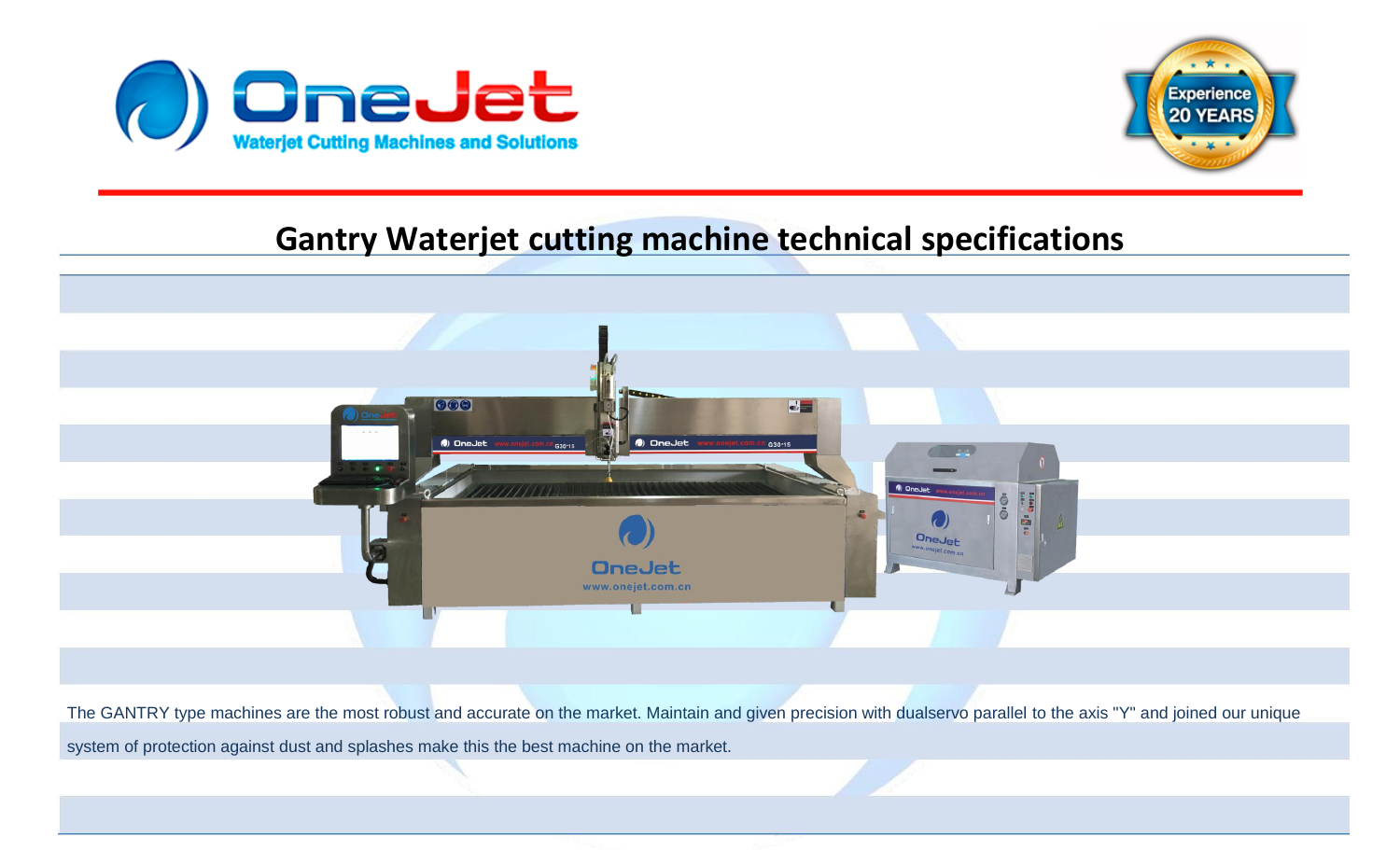| <b>GANTRY Waterjet cutting machine technical specifications</b>                                                                                                                                                                                                                                               |                 |                |                                            |                        |                |          |                                                                                                         |                              |                                   |                |                |                |                |
|---------------------------------------------------------------------------------------------------------------------------------------------------------------------------------------------------------------------------------------------------------------------------------------------------------------|-----------------|----------------|--------------------------------------------|------------------------|----------------|----------|---------------------------------------------------------------------------------------------------------|------------------------------|-----------------------------------|----------------|----------------|----------------|----------------|
| <b>Model</b>                                                                                                                                                                                                                                                                                                  | G08*06          | G10*10         | $G12*12$                                   | $G15*15$               | G20*10         | G20*15   | G30*15                                                                                                  | G30*20                       | G40*15                            | G40*20         | G20*60         | G30*60         | G40*60         |
| <b>Cutting Range</b>                                                                                                                                                                                                                                                                                          | $0.8$ m x 0.6 m | $1m \times 1m$ | $1.2m \times 1.2m$                         | $1.5m \times 1.5m$     | $2m \times 1m$ | 2m x1.5m | 3m x1.5m                                                                                                | $3m \times 2m$               | 4m x1.5m                          | $4m \times 2m$ | $2m \times 6m$ | $3m \times 6m$ | $4m \times 6m$ |
| <b>Maxi travel -X</b>                                                                                                                                                                                                                                                                                         | 850mm           | 1050mm         | 1250mm                                     | 1550mm                 | 2050mm         | 2050 mm  | 3050 mm                                                                                                 | 3050mm                       | 4050 mm                           | 4050mm         | 2100mm         | 3050mm         | 4050 mm        |
| <b>Maxi Travel-Y</b>                                                                                                                                                                                                                                                                                          | 650mm           | 1050mm         | 1250mm                                     | 1550mm                 | 1050mm         | 1550mm   | 1550mm                                                                                                  | 2050mm                       | 1550mm                            | 2050mm         | 6050mm         | 6050mm         | 6050mm         |
| <b>Travel of Zaxis</b>                                                                                                                                                                                                                                                                                        |                 |                |                                            | 180-200 mm(Customized) |                |          |                                                                                                         |                              |                                   |                |                |                |                |
| <b>Machine Type</b>                                                                                                                                                                                                                                                                                           |                 |                |                                            |                        |                |          |                                                                                                         | Gantry/Bridge, Three axis    |                                   |                |                |                |                |
| Dry Running Speed X / Y / Z (mm/min)                                                                                                                                                                                                                                                                          |                 |                | X and Y:0 - 10000mm/min; Z: 0 - 5000mm/min |                        |                |          |                                                                                                         |                              |                                   |                |                |                |                |
| Maxi cutting speed (mm/min)                                                                                                                                                                                                                                                                                   |                 |                |                                            |                        |                |          |                                                                                                         | $0 - 5000$ mm/min            |                                   |                |                |                |                |
| <b>Maxi loading (Kg)</b>                                                                                                                                                                                                                                                                                      |                 |                |                                            |                        |                |          |                                                                                                         | 1000kgs per $m2$             |                                   |                |                |                |                |
| <b>Standard beveling head</b>                                                                                                                                                                                                                                                                                 |                 |                |                                            |                        |                |          | By manual you can tilt the head for beveling on X or Y axis                                             |                              |                                   |                |                |                |                |
| <b>Precise and accurate movements</b>                                                                                                                                                                                                                                                                         |                 |                |                                            |                        |                |          |                                                                                                         |                              | Linear guide and ball-screw shaft |                |                |                |                |
| <b>Complete protection of precise movements</b>                                                                                                                                                                                                                                                               |                 |                |                                            |                        |                |          | Unique system of protection against dust, water splashes by all stainless steel covers and rubber seals |                              |                                   |                |                |                |                |
| <b>Lubrication system</b>                                                                                                                                                                                                                                                                                     |                 |                |                                            |                        |                |          |                                                                                                         |                              | Auto-lubrication for all axis     |                |                |                |                |
| Tolerance of movements of the axes                                                                                                                                                                                                                                                                            |                 |                |                                            |                        |                |          |                                                                                                         | Axis X & Y ±0 .03 mm         |                                   |                |                |                |                |
| <b>Accuracy of repositioning</b>                                                                                                                                                                                                                                                                              |                 |                |                                            |                        |                |          |                                                                                                         | $± 0.0254$ mm ( $± 0.001$ ") |                                   |                |                |                |                |
| <b>Limit switches</b>                                                                                                                                                                                                                                                                                         |                 |                |                                            |                        |                |          | All absolutely value servos, CAN open, Ether CAT, MII                                                   |                              |                                   |                |                |                |                |
| 1. The Machine came complete, Cutting Table CNC, CNC control, High pressure pump with fan cooler, abrasive delivery system and all piping and wire connection.<br>2. Linear guide and ball screw shaft are brand HIWIN and TBI<br>3 Servo motor on XY7 are Brand "MITSURISHI" "WISE" "PANASONIC" or "YASKAWA" |                 |                |                                            |                        |                |          |                                                                                                         |                              |                                   |                |                |                |                |

## 3. Servo motor on XYZ are Brand "MITSUBISHI", "WISE", "PANASONIC" or "YASKAWA"

4. All Axis longer than 6000 MM long, will be Tempered toothed rack and pinion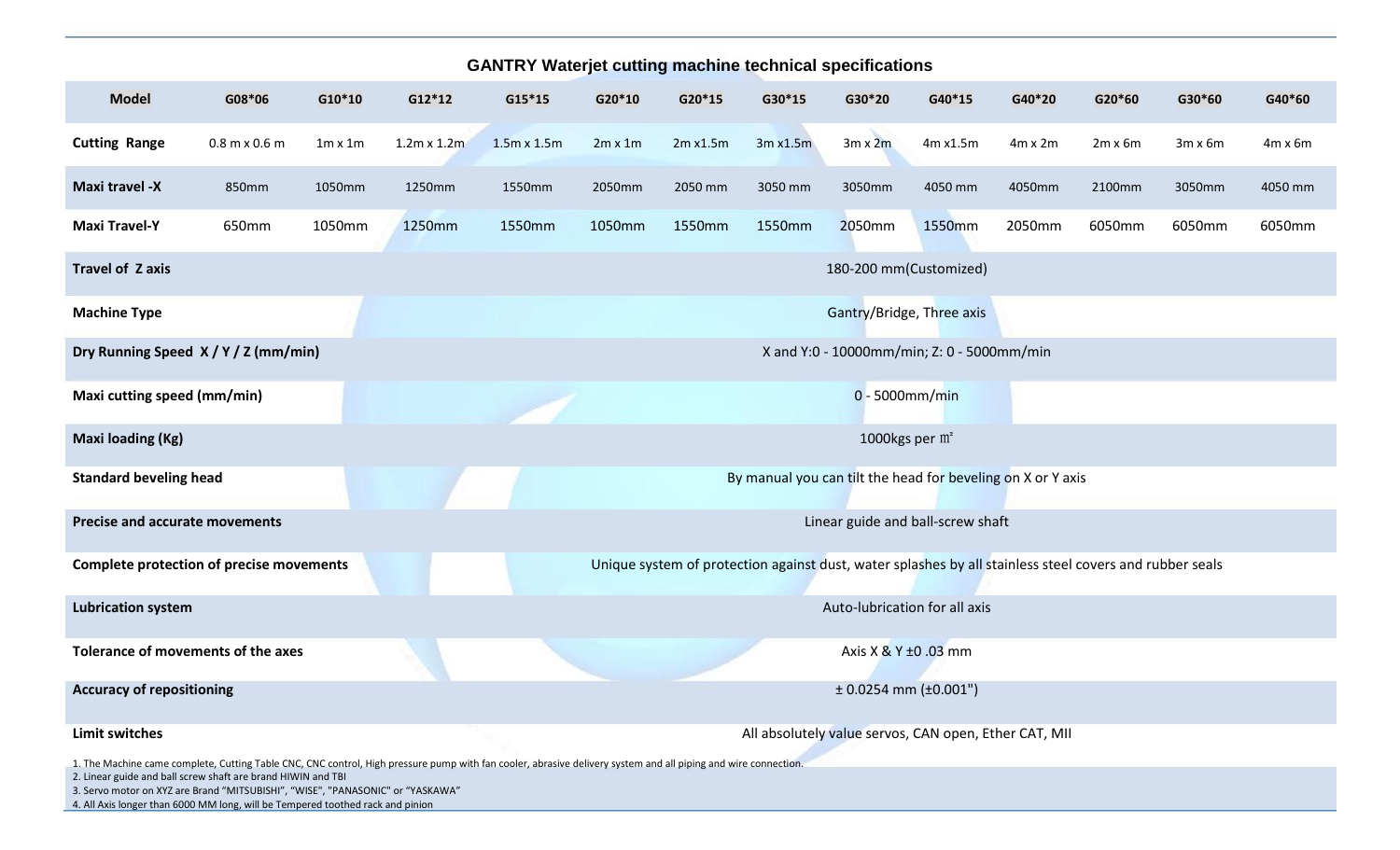|                                        | Technical specifications of the Ultra High Pressure pump 420 MPA          |  |  |  |  |  |  |
|----------------------------------------|---------------------------------------------------------------------------|--|--|--|--|--|--|
| Nominal power of the main engine       | 37 kW(50 hp)                                                              |  |  |  |  |  |  |
| Nominal current of the main motor      | 380 V/50 Hz-72 A                                                          |  |  |  |  |  |  |
| <b>Main Engine Brand</b>               | SIEMENS/SIEMENS BEIDE                                                     |  |  |  |  |  |  |
| <b>Main engine Low start</b>           | <b>SIEMENS Soft starter</b>                                               |  |  |  |  |  |  |
| Pressure control system                | Dual system pressure auto - control (Low/high range 70~380 MPa)           |  |  |  |  |  |  |
| Maximum Circuit Breaker at 380V/50Hz   | 160 A Schneider Main switch                                               |  |  |  |  |  |  |
| H.P Control System / Language PLC      | SIEMENS PLC Control / English language or OMRON + Touch screen            |  |  |  |  |  |  |
| Inlet Water Pressure range request     | $3.006.0$ bar                                                             |  |  |  |  |  |  |
| Inlet water pressure after Booster     | $6^{\sim}10$ bar                                                          |  |  |  |  |  |  |
| <b>High Pressure Attenuator volume</b> | 1.49 Liter maintenance free attenuator                                    |  |  |  |  |  |  |
| <b>Inlet water Filter assembly</b>     | $5 \mu m$ , 1 $\mu m$ , 1 $\mu m$ 3 filters                               |  |  |  |  |  |  |
| <b>Request for water treatment</b>     | According to the requirement of inlet water quality                       |  |  |  |  |  |  |
| <b>Intensifier bearing pressure</b>    | 420 MPA (4137 bar/60000psi)                                               |  |  |  |  |  |  |
| <b>Hydraulic High Pressure piping</b>  | 3 layers steel wired hydraulic piping                                     |  |  |  |  |  |  |
| <b>Outlet High Pressure tubing</b>     | 1/4" High Pressure tubing imported                                        |  |  |  |  |  |  |
| High Pressure tubing Inside Pump       | 3/8" High Pressure tubing imported                                        |  |  |  |  |  |  |
| <b>Display information</b>             | Inlet water pressure, outlet high pressure, oil pressure, oil temperature |  |  |  |  |  |  |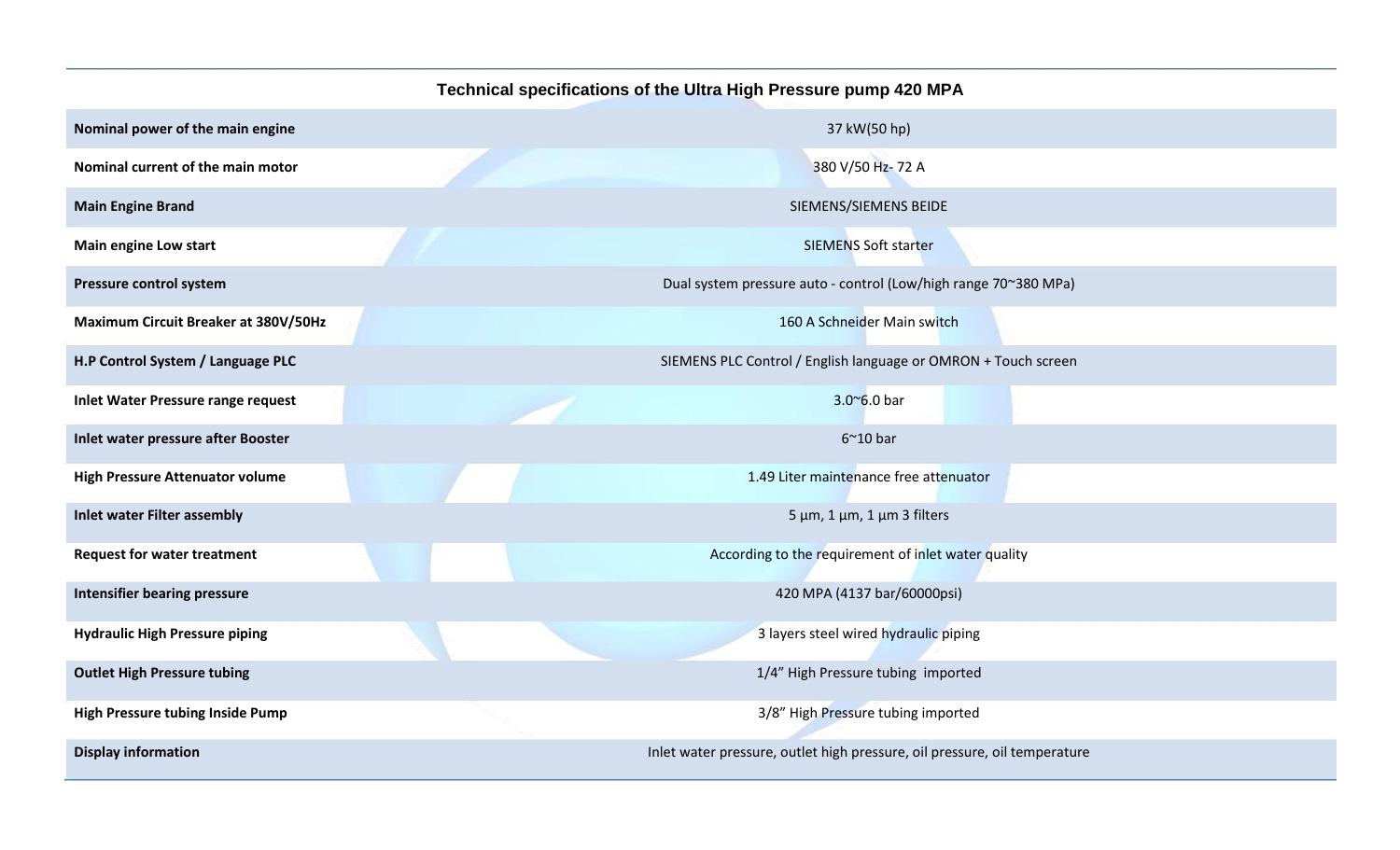| Pressurization / intensifier rate   | Hydraulic 1:20 (oil : water)          |
|-------------------------------------|---------------------------------------|
| <b>Intensifier Type</b>             | 50 hp Short type                      |
| <b>High Pressure stable</b>         | 25~380 MPA (3500~55,000 psi)          |
| <b>Hydraulic Tank Capacity</b>      | 120 Liter                             |
| <b>Maximum water flow rate</b>      | 3.5 liter /min                        |
| Temperature of machine working      | Min. 5 °C (40 °F) maxi 40 °C (104 °F) |
| oil Pump brand & model              | Liyuan-Rexroth Type: A10V or Rexroth  |
| <b>Directional valve</b>            | SUNNY(U.S.A) or Rexroth               |
| <b>Oil Type and Brand</b>           | 46# anti-wear hydraulic oil           |
| Controlled oil temp range           | 25~50 °C                              |
| <b>Maximum Flow Rate at 1440rpm</b> | 156 liters / min                      |
| <b>Maximum Torque</b>               | 160 Nm                                |
| <b>Maximum noise level</b>          | 75 dB (A)                             |
|                                     |                                       |
|                                     |                                       |
|                                     |                                       |
|                                     |                                       |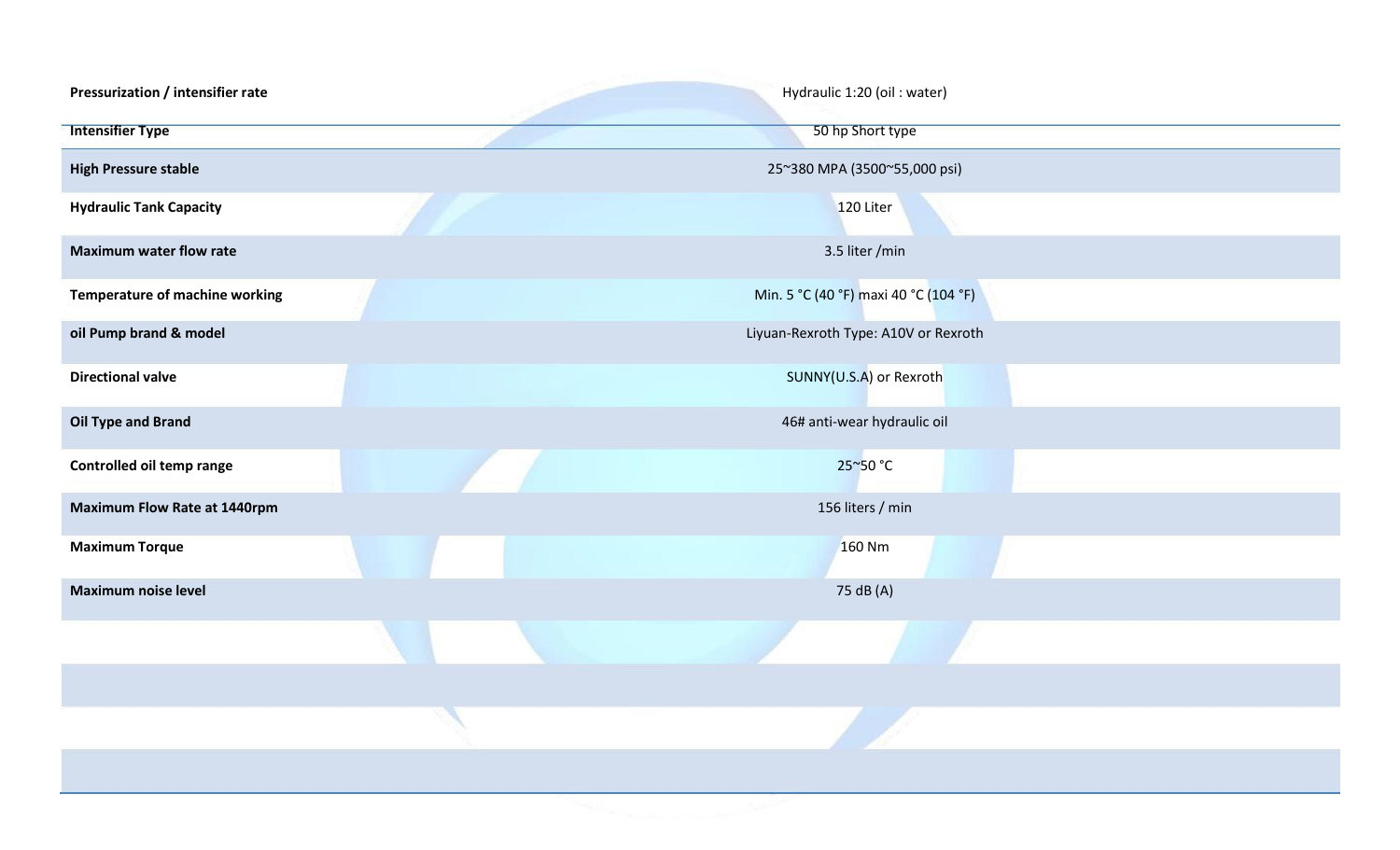| Technical specifications of the CNC control |                                                                                   |  |  |  |  |  |  |
|---------------------------------------------|-----------------------------------------------------------------------------------|--|--|--|--|--|--|
| <b>Easy and friendly Control</b>            | Operator select the material, thickness, Press START and the machine do the rest. |  |  |  |  |  |  |
| 3D cutting                                  | Only in five axis AC machine                                                      |  |  |  |  |  |  |
| <b>Simulator</b>                            | standard in all machines                                                          |  |  |  |  |  |  |
| Abrasive flow regulator on line             | Adjust button from 0 to 100%                                                      |  |  |  |  |  |  |
| <b>CNC</b>                                  | NC Studio PC Based Windows English Language                                       |  |  |  |  |  |  |
| <b>Extension file accepted</b>              | dxf. nce. nc. cnc. eng. plt. G-code etc.                                          |  |  |  |  |  |  |
| <b>Dynamic speed</b>                        | Dynamically controlled to speed corners and small radius                          |  |  |  |  |  |  |
| <b>High Pressure control</b>                | Pressure adjustable in cutting software from 0-100%                               |  |  |  |  |  |  |
| All alarms protection                       | All alarms can be read from software                                              |  |  |  |  |  |  |
| engrave                                     | with the same program the operator can chose low pressure and make engrave        |  |  |  |  |  |  |
| possibility of cutting with water only      | Just chose only water cutting                                                     |  |  |  |  |  |  |
| Z automatic safety                          | Using this to avoid collisions                                                    |  |  |  |  |  |  |
| <b>USB</b>                                  | <b>Two USB</b>                                                                    |  |  |  |  |  |  |
| Industrial computer configuration           | Intel dual-core, 4G RAM, 1T, 19 inch screen                                       |  |  |  |  |  |  |
| <b>Keyboard wireless</b>                    | All standard machine, and wireless mouse                                          |  |  |  |  |  |  |
| <b>Remote control</b>                       | All standard, easy for service by factory                                         |  |  |  |  |  |  |
|                                             |                                                                                   |  |  |  |  |  |  |

## **Technical specifications of the CNC control**